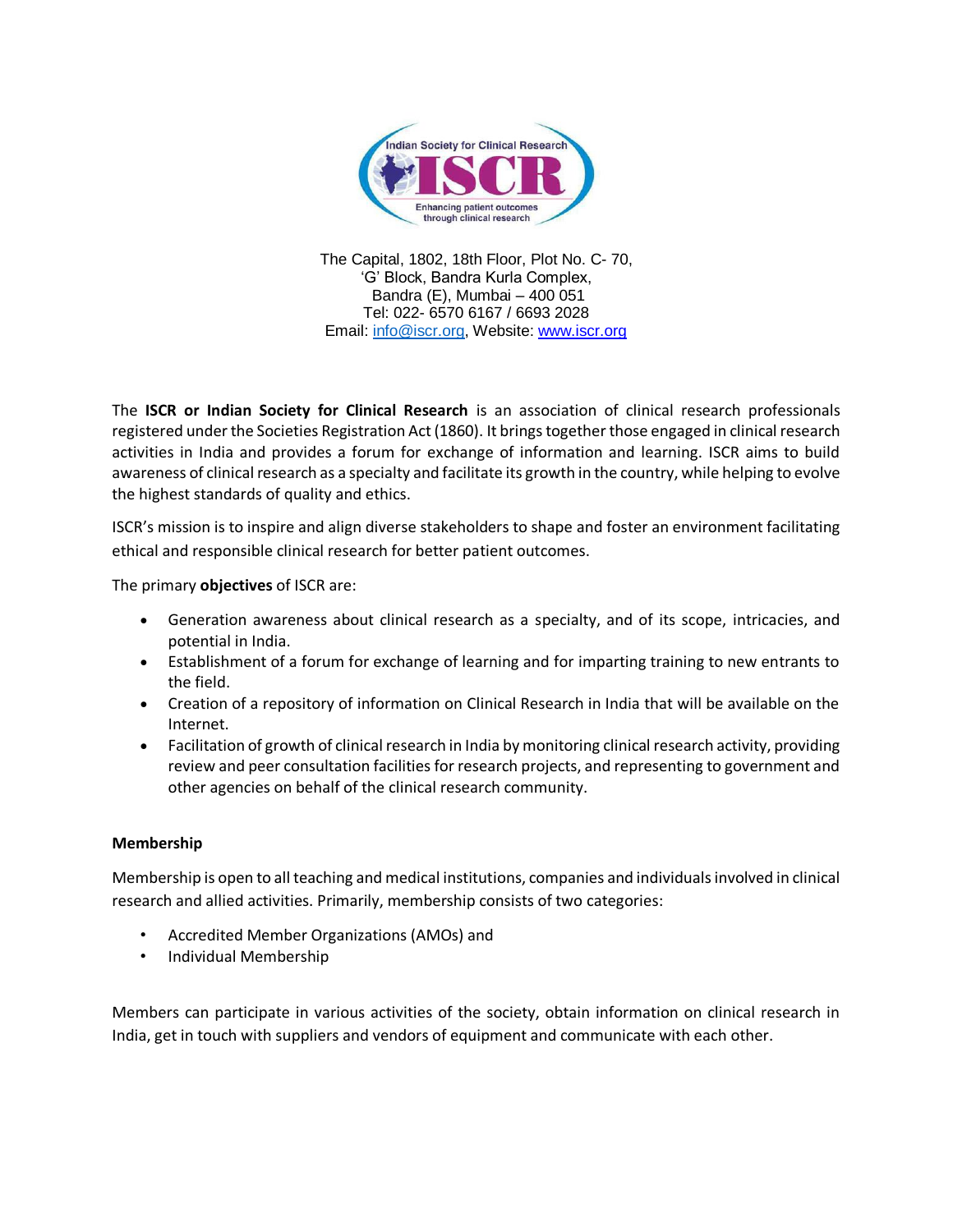## **Current Activities**

ISCR has seven functioning councils which constitute the major activities of the Society. Each of the Councils has a Council Chair and Members who drive the respective agenda of the Councils, guided by the overall objectives and mission of ISCR. The seven Councils are CDM, BS and MW Council, Ethics Council, Investigator Council, Media Council, Pharmacovigilance Council, Regulatory Council and Training Council.

The objectives of the **Clinical Data Management, Biostatistics and Medical (CDM, BS & MW) Council** are to:

- Create awareness about CDM, BS & MW among various stakeholders
- Share new developments through the website and interactive events
- Conduct training programs in CDM, BS & MW to help members enhance knowledge
- Create awareness about the latest regulations, evolving global technologies and roles of CDM, BS & MW professionals and the impact of these on the entire clinical trial process.

## The **Ethics Council** endeavors to

- Increase awareness and support discussion on ethical aspects within the clinical research fraternity and contribute to safeguarding the dignity, rights, safety and well-being of all trial participants
- Provide a useful framework for understanding the principles of ethics which is respect for human dignity, autonomy, informed consent, vulnerable persons, confidentiality, the lack of harm, maximum benefit and justice.

The **Investigator Council** which comprises key opinion leaders and highly experienced clinical trial investigators is focused on:

- Generating awareness of clinical research among the investigator community and capacity building for potential Investigators in India
- Working with investigators across India to propagate adoption of the highest standards of clinical research at investigator sites by providing the required guidance and training
- Creating a medium to communicate issues, concerns and expectations from research sites to ISCR and further to regulators and policy makers through appropriate channels.
- Providing a platform to team members to discuss issues and exchange best practices.

The **Media Council** strategically positions ISCR on key issues concerning image and perception of clinical research in India. It is engaged in:

- Accurately portraying the image of clinical research in the country
- Communicating the role and relevance of clinical research in the country
- Providing communication tools such as the ISCR website as a one stop knowledge portal/solution for the clinical research community
- Continuing professional development for the clinical research community in India though the flagship publication for ISCR, Perspectives in Clinical Research (PICR).